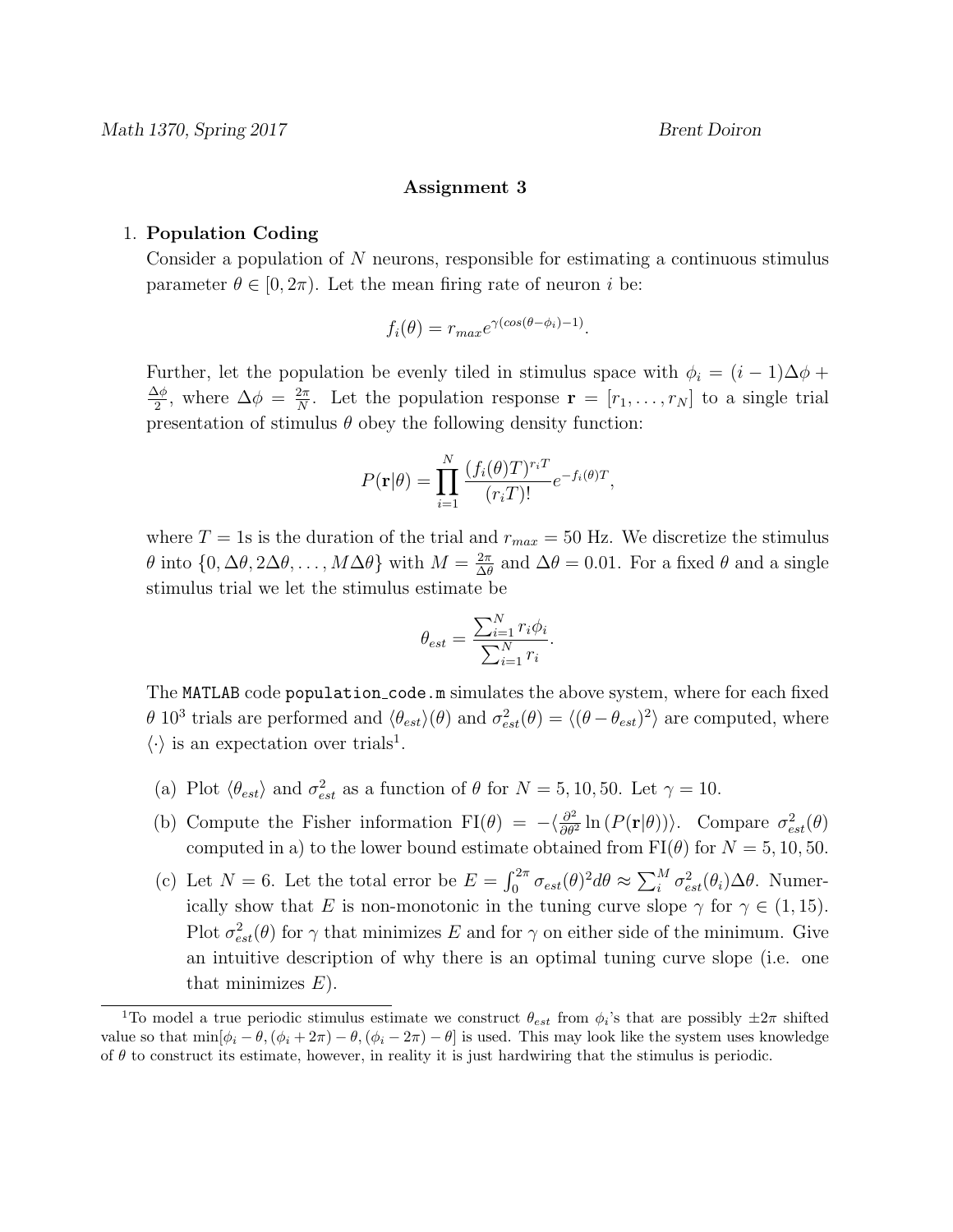## 2. Balanced excitation and inhibition in recurrent cortical networks

Consider a network of coupled leaky-integrate-and-fire neurons that obey the following dynamics:

$$
\tau \frac{dV_i^{\alpha}}{dt} = -V_i^{\alpha} + J^{\alpha 0} + \tau \left( \sum_{j=1}^{N_E} J_{ij}^{\alpha E} \sum_k \delta(t - t_{jk}^E) - \sum_{j=1}^{N_I} J_{ij}^{\alpha I} \sum_k \delta(t - t_{jk}^I) \right).
$$

Here  $\alpha \in \{E, I\}$  denote an excitatory  $(E)$  and an inhibitory  $(I)$  population. Population  $\alpha$  has  $N_{\alpha}$  neurons, and  $V_i^{\alpha}$  is the membrane potential of neuron i from population  $\alpha$ . The time  $t_{jk}^{\alpha}$  is the time of the  $k^{\text{th}}$  spike from neuron j in population  $\alpha$ . Each neuron obeys the spike-reset rule  $V_i^{\alpha}(t_{ik}^{\alpha}) = V_t \rightarrow V_i^{\alpha}(t_{ik}^{\alpha} + dt) = V_r$  for  $dt \rightarrow 0$ . Take  $N_E = N_I \equiv N = 1000, V_t = 1, V_r = 0, \tau = 15$  ms. The parameter  $J_{ij}^{\alpha\beta}$  is the coupling between neuron j of population  $\beta$  to neuron i of population  $\alpha$ . Let  $J_{ij}^{\alpha\beta} = J^{\alpha\beta} > 0$ with probability  $p^{\alpha\beta}$  and zero otherwise. For simplicity we consider homogeneous connectivity statistics with  $p^{\alpha\beta} \equiv p$  for all  $\alpha$  and  $\beta$ . Population  $\alpha$  also receives the constant input  $J^{\alpha 0}$ .

The average number of excitatory (inhibitory) connections that a neuron receives is  $K = pN$ . Balanced networks as proposed by van Vreeswijk and Sompolinsky<sup>2</sup> scale synaptic strength as  $J^{\alpha\beta} = j^{\alpha\beta}/j^{\alpha\beta}$  $\mathbf{P}_{i}^{(n)}$  $K$ , so that interactions between neurons are very strong (compared to the more classic  $1/K$  scaling). For the external input to be of comparable magnitude we also consider  $J^{\alpha 0} = j^{\alpha 0} \sqrt{K}$ . In what follows we take  $j^{EE} =$  $1, j^{IE} = 2, j^{EI} = 3, j^{II} = 2.5, j^{E0} = 1.2, j^{I0} = 0.7, \text{ and } p = 0.2.$  The MATLAB code balanced net.m simulates the above system with random initial conditions (uniform on  $[V_r, V_t]$ ). The output of the program is the network raster – a scatter plot of the spike times and neuron indices.

(a) Consider the population activity over time interval  $t \in (0, T)$ . Let the average firing rate across population  $\alpha$  be:

$$
r^{\alpha} = \lim_{N^{\alpha} \to \infty} \lim_{T \to \infty} \frac{10^3}{N^{\alpha}T} \sum_{i=1}^{N^{\alpha}} \sum_{k} \delta(t - t_{ik}) \approx \frac{\text{\# of spikes from entire population}}{(\text{\# of neurons})(\text{time interval of simulation})}.
$$

Here the  $\approx$  holds for large  $N^{\alpha}$  and large T, and the 10<sup>3</sup> converts the time units from ms to s. For large K (hence large  $N^{\alpha}$ ) a pair of balance conditions will be

<sup>2</sup>Neural Computation, 10, 1321–1371, 1998.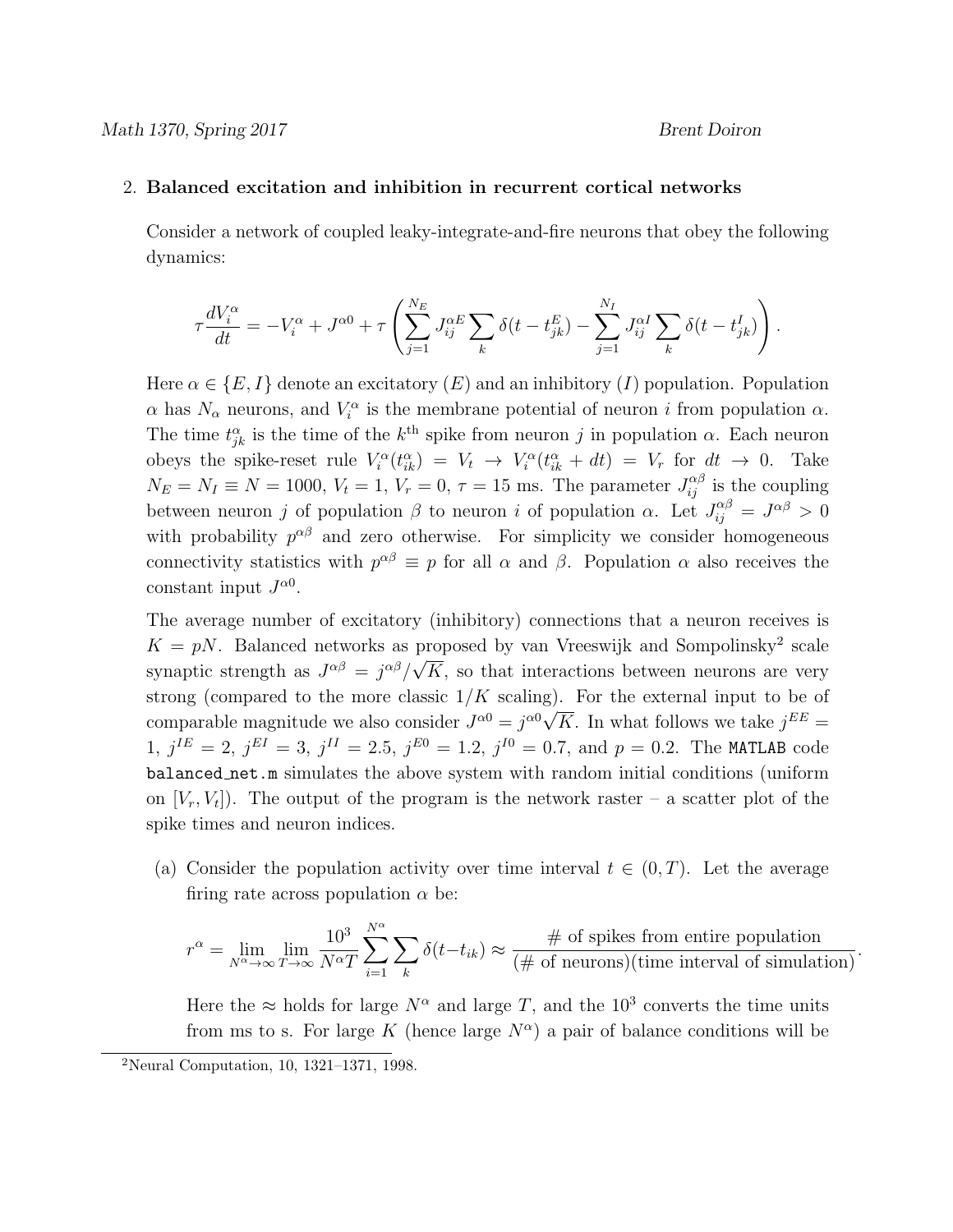satisfied by the network, amounting to the following pair of linear equations:

$$
j^{EE}r^{E} - j^{EI}r^{I} + j^{E0} = \mathcal{O}(1/\sqrt{K}),
$$
  

$$
j^{IE}r^{E} - j^{II}r^{I} + j^{I0} = \mathcal{O}(1/\sqrt{K}).
$$

Show that for  $K \to \infty$  we have the following solution for the firing rates.

$$
r_{\rm theory}^E = \frac{j^{E0}j^{II} - j^{I0}j^{EI}}{j^{EI}j^{IE} - j^{EE}j^{II}}, \qquad r_{\rm theory}^I = \frac{j^{E0}j^{IE} - j^{I0}j^{EE}}{j^{EI}j^{IE} - j^{EE}j^{II}}.
$$

Modify balanced net m to compare  $r^{\alpha}$  estimated from simulations to  $r^{\alpha}_{\text{theory}}$  (set  $T = 2000$  ms). Do this for  $N = 100 \times l^2$  for  $l = 1, ..., 7$  (this sweep should take 10 minutes). Note that for  $r^{\alpha}$  measured in Hz we require the dimensioned theoretical rate  $r_{\text{theory}}^{\alpha} \to \frac{10^3}{\tau} r_{\text{theory}}^{\alpha}$ . Discuss any discrepancies between  $r_{\text{theory}}^{\alpha}$  and  $r^{\alpha}$  and how they depend on N.

We remark that the expressions for  $r_{\text{theory}}^{\alpha}$  ignore any details about the spike generating mechanism. More to the point, the firing rates of all models (LIF, Hodgkin-Huxley, etc.) in a balanced network will converge to  $r_{\text{theory}}$  for  $K \to \infty$ . What are the consequences for interpreting how single cell physiology impacts large network dynamics.

- (b) Modify balanced net m so that  $J^{\alpha\beta} = j^{\alpha\beta}/K$  and  $J^{\alpha 0} = j^{\alpha 0}$  for  $\alpha, \beta \in \{E, I\}^3$ . This weakly coupled network will show dynamics that are quite distinct from the strongly coupled balanced network. Set  $T = 1000$  ms and compare the network raster plots for the classic  $1/K$  and balanced  $1/K$ √ K couplings. Discuss the results with respect to the idea that correlated activity between spike trains can be used to infer the strength of synaptic connectivity between neurons.
- (c) i. Modify balanced net.m to run two realizations of the simulation with the exact same coupling matrix and initial conditions  $(T = 1000 \text{ ms})$ . In the second realization force  $V_1^E(t = 500ms) \rightarrow V_t$ , in other words artificially insert a single extra spike in the second realization at  $t = 500 \text{ ms}^4$ . Plot the network rasters for the two simulations on top of one another with the dots in different colors. What do your findings imply for neural coding schemes that rely on precise spike timing from specific neurons? What about neural codes based on firing rates, computed either over time or population.

<sup>&</sup>lt;sup>3</sup>With  $p = 0.2$  and  $N = 1000$  we have that  $K = 200$ , making the shift to  $1/K$  scaling amounting to a reduction of all inputs by a factor of  $1/\sqrt{200} \approx 1/14$ .

<sup>&</sup>lt;sup>4</sup>Without loss of generality we assume that neuron 1 of the  $E$  population is the source of the extra spike.